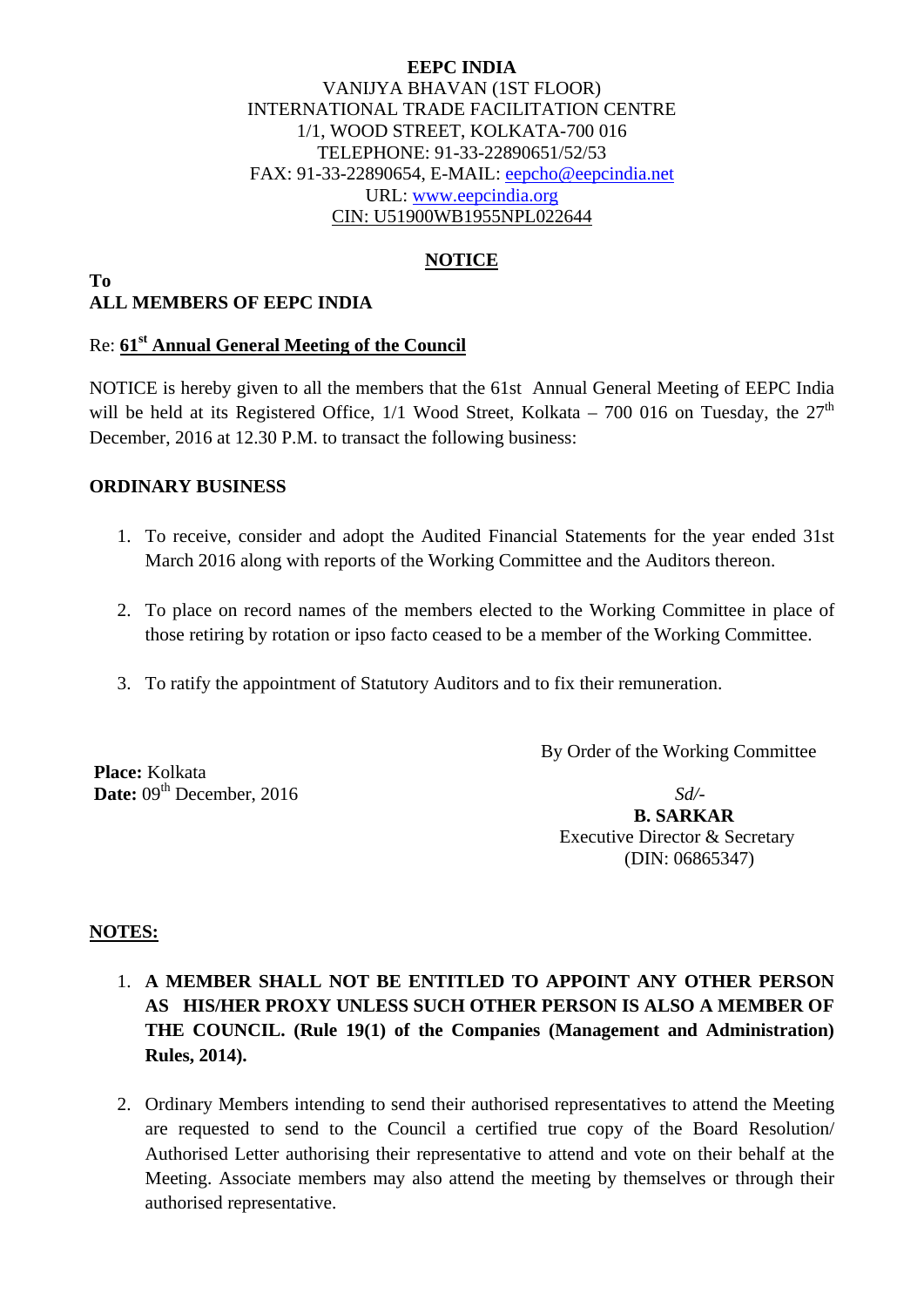- 3. As per the Companies Act, 2013 and rules made thereunder all documents to be sent to members like General Meeting Notices (including AGM), Audited Financial Statements, Directors' Report, Auditors' Report, etc. henceforth to the members in electronic form, to the e-mail address provided by them and made available to us. The physical copies of the annual report will also be available at our Head Office for inspection during office hours. Members are also requested to register/update their email addresses, with the Council.
- 4. Electronic copy of the Annual Report for 2015-16 is being sent to all the members whose mail IDs are registered with the Council for communication purposes. For members who have not registered their email address, physical copies of the Annual Report for 2016 is being sent along with other members in the permitted mode.
- 5. Electronic copy of the Notice of the  $61<sup>st</sup>$  Annual General Meeting of the Council inter alia indicating the process and manner of e-voting is being sent to all the members whose email IDs are registered with the Council for communication purposes. However, the votes of only the ordinary members will be valid. For members who have not registered their email address, physical copies of the Notice of  $61<sup>st</sup>$  Annual General Meeting of the Council inter alia indicating the process and manner of e-voting is being sent.
- 6. Members may please note that the Notice of  $61<sup>st</sup>$  Annual General Meeting and Annual report for 2016 will also be available at the Council website **www.eepcindia.org** for their download. The Physical copies of the aforesaid documents will also be available at all the offices of the Council for inspection during normal business hours on working days.

# 7. **Voting through electronic means (only for Ordinary Members)**

Pursuant to provisions of Section 108 of the Companies Act, 2013 read with Rule 20 of the Companies (Management and Administration) Rules, 2014, the Council is pleased to offer e-voting facility to the ordinary members to exercise their right to votes electronically on all the resolutions set forth in the Notice convening the  $61<sup>st</sup>$ Annual General Meeting to be held on Tuesday,  $27<sup>th</sup>$  December, 2016 at 12.30 P.M. The Council has engaged the services of National Securities Depository Limited (NSDL) to provide e-voting facility.

The e-voting facility is available at the link **https://www.evoting.nsdl.com**

The e-voting facility will be available during the following voting period:

| Commencement of e-voting           | End of e-voting                   |
|------------------------------------|-----------------------------------|
| $22nd$ December, 2016 at 10.00 a.m | $26th$ December, 2016 at 5.00 p.m |

Please read the following instructions to exercise your vote:

These details and the instructions form an integral part of the Notice for the  $61<sup>st</sup>$ Annual General Meeting to be held on Tuesday, 27<sup>th</sup> December, 2016.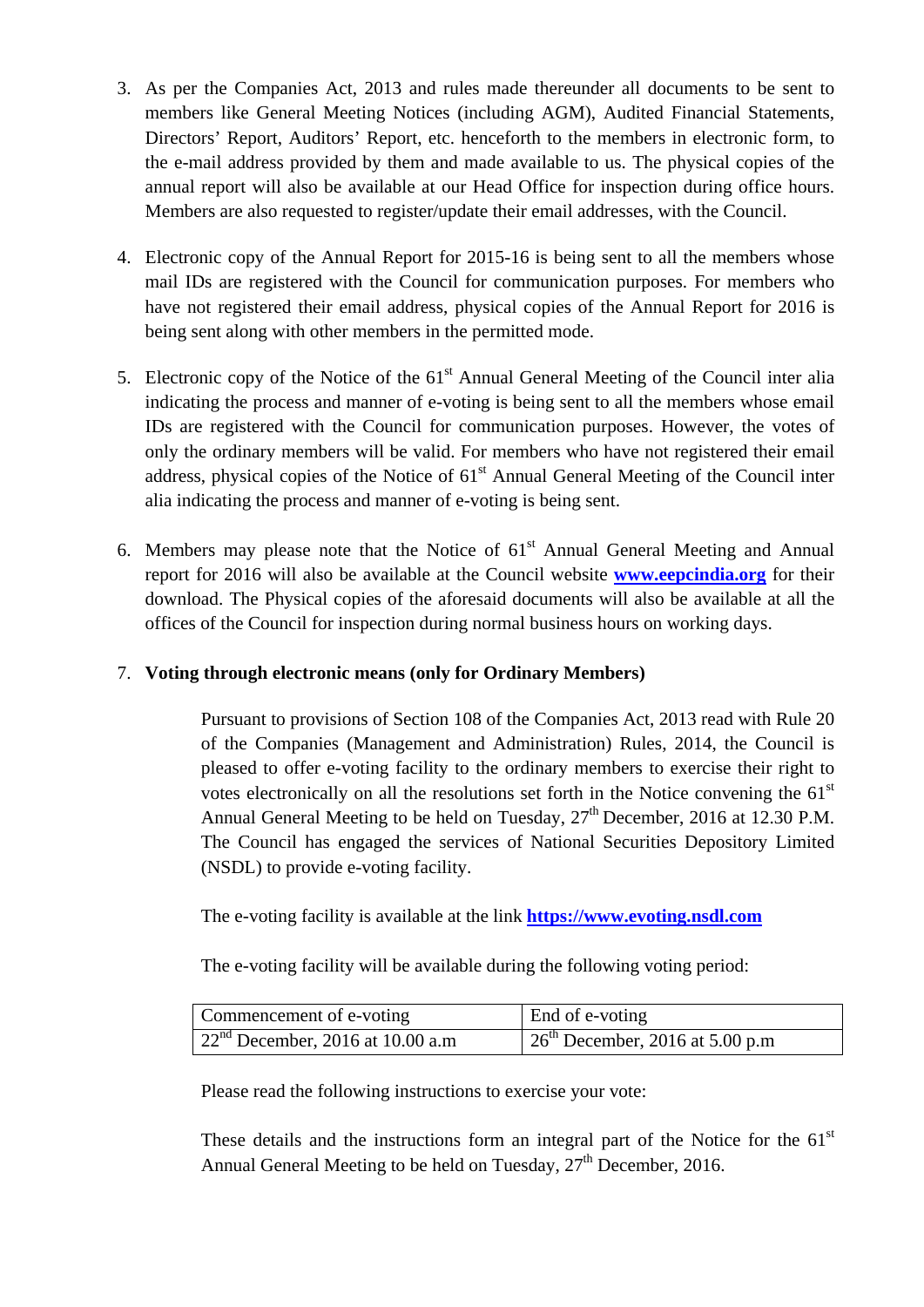# **Steps for e-voting (only for Ordinary Members)**

The process and instructions for e-Voting enclosed as attachment to the Notice.

- I. Open the attached PDF file "**e-Voting.pdf**" giving your membership code as password, which contains your "User ID" and "Password for e-voting". Please note that the password is an initial password. You will not receive this PDF file if you are already registered with NSDL for e-voting.
- II. Open the internet browser and type the following URL. **https://www.evoting.nsdl.com**
- III. Click on members -Login
- IV. If you are already registered with NSDL for e-voting, you can use your existing User ID and Password for Login.
- V. If you are logging in for the first time, please enter the User ID and Password provided in this document.
- VI. The Password change menu will appear on your screen. Change to new Password of your choice, making sure that it contains a minimum of 8 digits or characters or a combination of the two. Please take utmost care to keep your password confidential.
- VII. Once the e-voting home page opens, click on **e-voting> Active Voting Cycles**.
- VIII. Select the EVEN (E-Voting Event Number) of EEPC INDIA (the number is provided in this document). Once you enter the number, the Cast Vote page will open. Now you are ready for e-voting.
	- IX. Cast your vote by selecting your favored options and click **Submit**. Also click **Confirm** when prompted. Please note that once your vote is cast on the selected resolution, it cannot be modified.
	- X. In case of any queries, you may refer the frequently asked questions (FAQs) for members and e-voting user manual for members available at the Downloads section of **https://www.evoting.nsdl.com .** You can also mail your queries at NSDL, by sending an email to **evoting@nsdl.co.in.**
	- XI. Corporate and institutional members are required to send a scanned copy of the relevant Board Resolution / appropriate authorisation, with the specimen signature(s) of the authorised signatory(ies) duly attested, to the Scrutinizer through e-mail at **caanujtulsyan@hotmail.com** with a copy marked to NSDL's e-mail ID **evoting@nsdl.co.in.**
- XII. You can also update your mobile number and email id in the user profile details of the folio which may be used for sending future communications(s)

# **General Instructions**

- a. The remote e-Voting period commences on 22nd December, 2016 (10.00 a.m.) and ends on  $26<sup>th</sup>$  December,  $2016$  (05.00 p.m.).
- b. Mr. Anuj Tulsyan, Practicing Chartered Accountant (Membership No.067173), has been appointed as the Scrutinizer to scrutinize the e-voting process in a fair and transparent manner.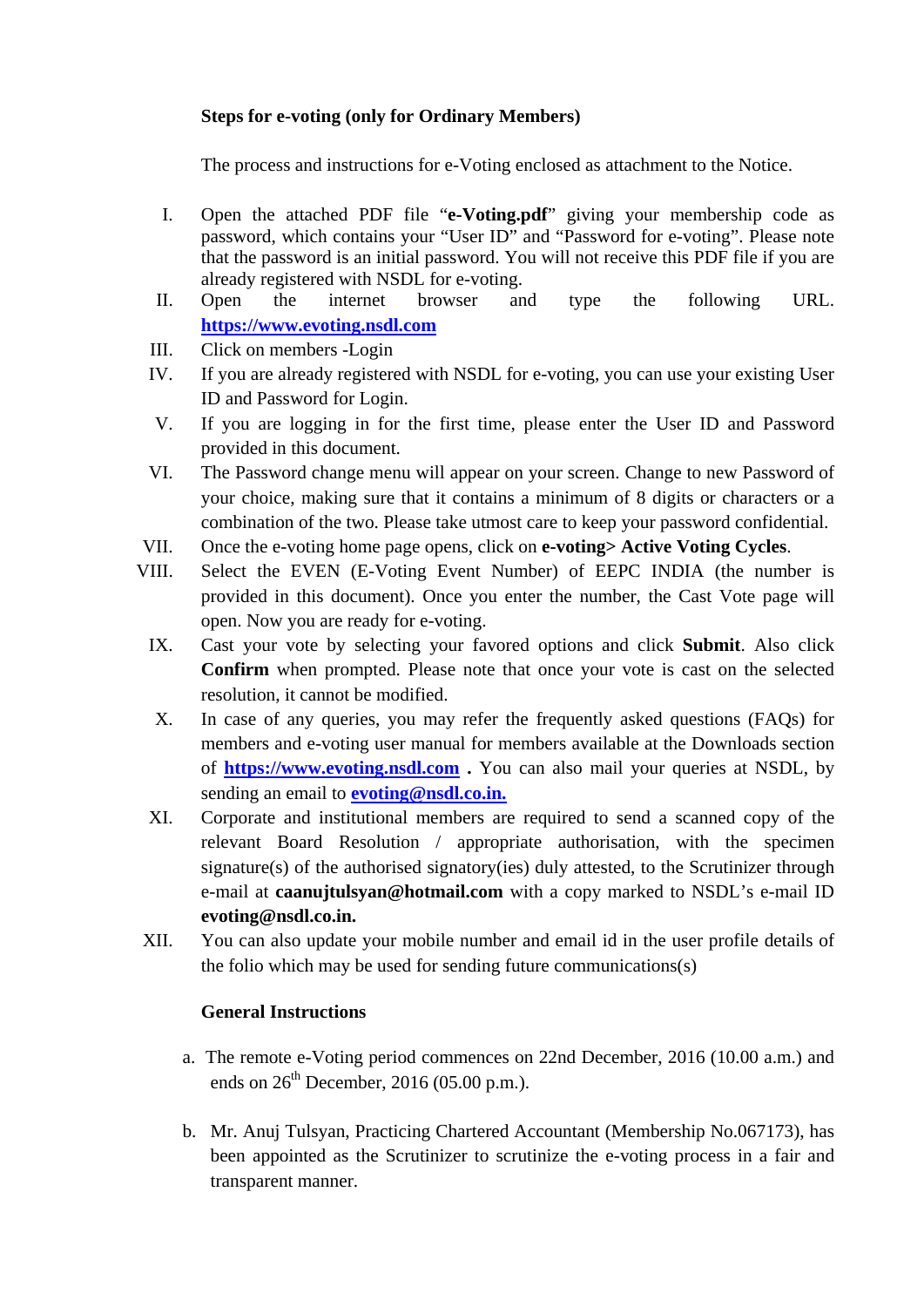- c. The Scrutinizer shall, within a period of not exceeding three working days from the conclusion of the e-voting, unlock the votes in the presence of at least two witnesses, not in the employment of the Council make a Scrutinizer's Report of the votes cast in favor of or against, if any, forthwith to the Chairman of the Council.
- d. The results declared along with the Scrutinizers' Report shall be placed on the Council's website **www.eepcindia.org** and on the website of NSDL within 2 days of the passing of the resolutions at the  $61<sup>st</sup>$  Annual General Meeting of the Council on  $27<sup>th</sup>$  December, 2016.

**Place:** Kolkata Date: 09<sup>th</sup> December, 2016 By Order of the Working Committee

 *Sd/-* **B. SARKAR**  Executive Director& Secretary DIN: 06865347